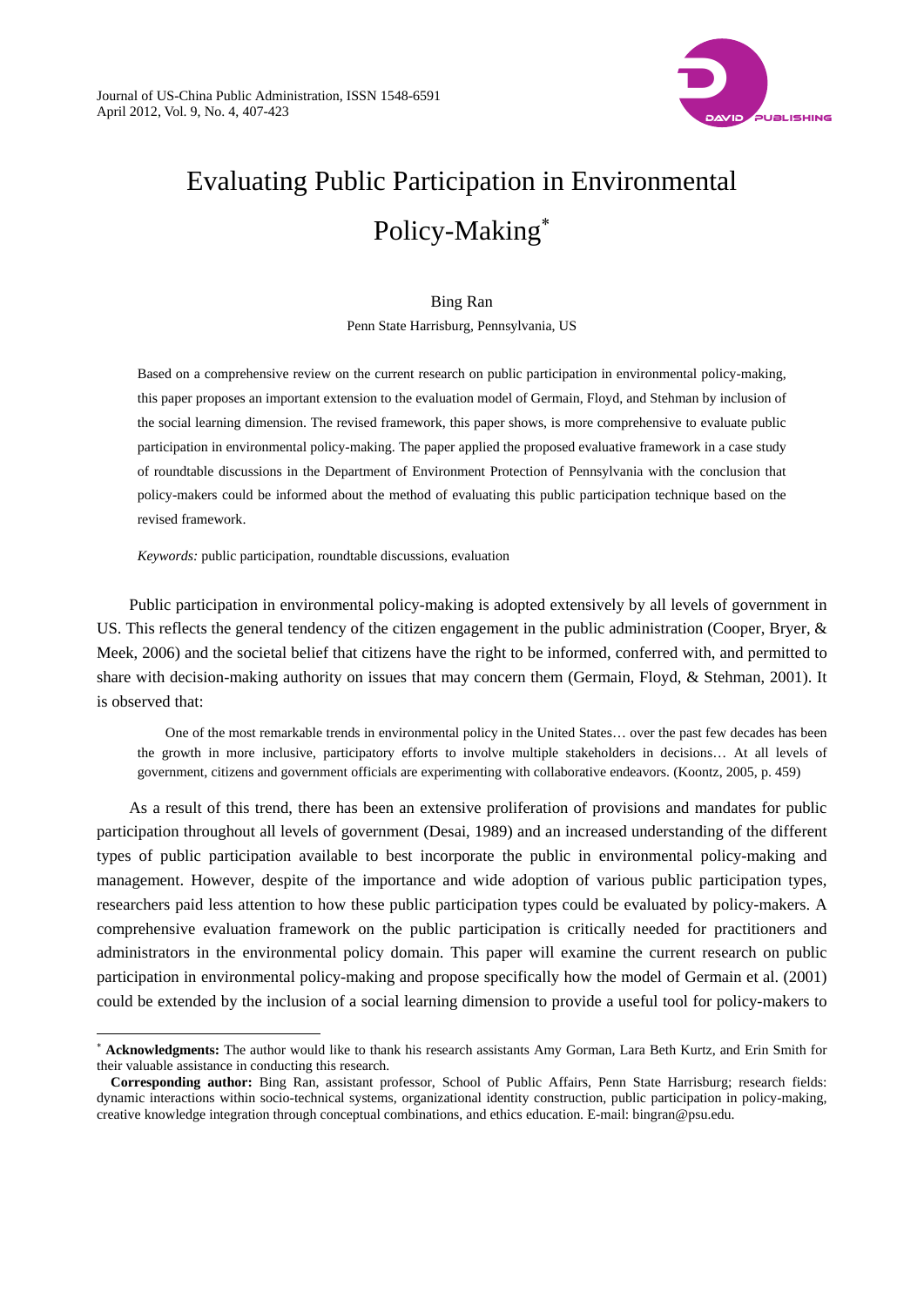evaluate public participation. The roundtable, one important type of public participation that has been used extensively by environmental policymakers, will be used as an example to demonstrate how policy-makers could use the extended framework to evaluate public participation.

The paper is organized as follows. In the next section, we will analyze how different types, benefits and criticisms of public participation in environmental policymaking provoke a critical need for an evaluation framework for policy-makers. Then, various models explaining public participation in environmental policyand decision-making are reviewed with highlights on how the model of Germain et al. (2001) could be adapted for environmental policy-makers to evaluate public participation by an addition of the social learning dimension. The paper then uses a case study of the roundtable discussions in the Department of Environment Protection of Pennsylvania to provide an example of how environmental policy-makers could evaluate this type of public participation by applying the revised framework.

#### **Controversies Provoke the Need for an Evaluation Framework for Policy-Makers**

Public participation can be defined as "forums for exchange that are organized for the purpose of facilitating communication among government, citizens, stakeholders and interest groups, and businesses regarding a specific decision or problem" (Wittmer, Rauschmayer, & Klauer, 2006, p. 2), so that the process and outcomes of the decision are "democratic, open, legitimate, technically competent and timely" (Steelman & Ascher, 1997, p. 72). The importance of public participation in the environmental policy process for government agencies is consistently assumed by researchers (Ananda & Herath, 2003; Desai, 1989; Green, 1997; Rauschmayer & Risse, 2005; Raymond, 2002). This assumption, however, is not unchallenged. Controversies could be observed by the fact that many authors have argued for it, citing many diverse benefits, and many also critically examined its faults and weaknesses (Innes & Booher, 2004; Day, 1997).

The benefits of public participation in environmental policy-making are generally classified as substantive, normative, and instrumental (Moynihan, 2003; Stirling, 2004, 2006; Rauschmayer & Risse, 2005; Dietz & Stern, 2008; Blackstock, Kelly, & Horsey, 2007). Substantive reasoning is based on the observation by encouraging multiple perspectives, understanding of the issue improves, which further leads to better solutions. Normative reasoning states that by encouraging learning, both social and individual, public participation enriches both the individual and the society. Instrumental reasoning explains that collaborative relationships assist program implementation, diffuse conflict, increase transparency, and increase buy-in and social trust.

Specifically, substantive benefits for public participation in environmental policy-making include the possibility of a better product through the incorporation of varied interests and local knowledge (Singleton, 2002; Wittmer et al., 2006); the generation of new ideas or the refinement of existing ideas (Ananda & Herath, 2003; Blackstock et al., 2007); and the possibility to help modify laws and regulations through public feedbacks (Desai, 1989). For example, natural resource management often deals with ecological and societal complexities that frequently involve contending positions; thus, decision-makers must take into account scientific and local knowledge, uncertainty and ignorance, the paucity of a decision among society, the quality of stakeholder participation, and the transparency of the process (Wittmer et al., 2006). Public participation allows a "rational, open-minded debate leading to collective decision-making" (Pattern, 2001, p. 221), which creates solutions that integrates all interests (Singleton, 2002; Steelman, 1997). Desai (1989, p. 63) also noted that "some evidence suggests that anticipation of citizen participation influences the regulatory agency staff's decisions regarding permits", because they were more accountable to the public than that they would have been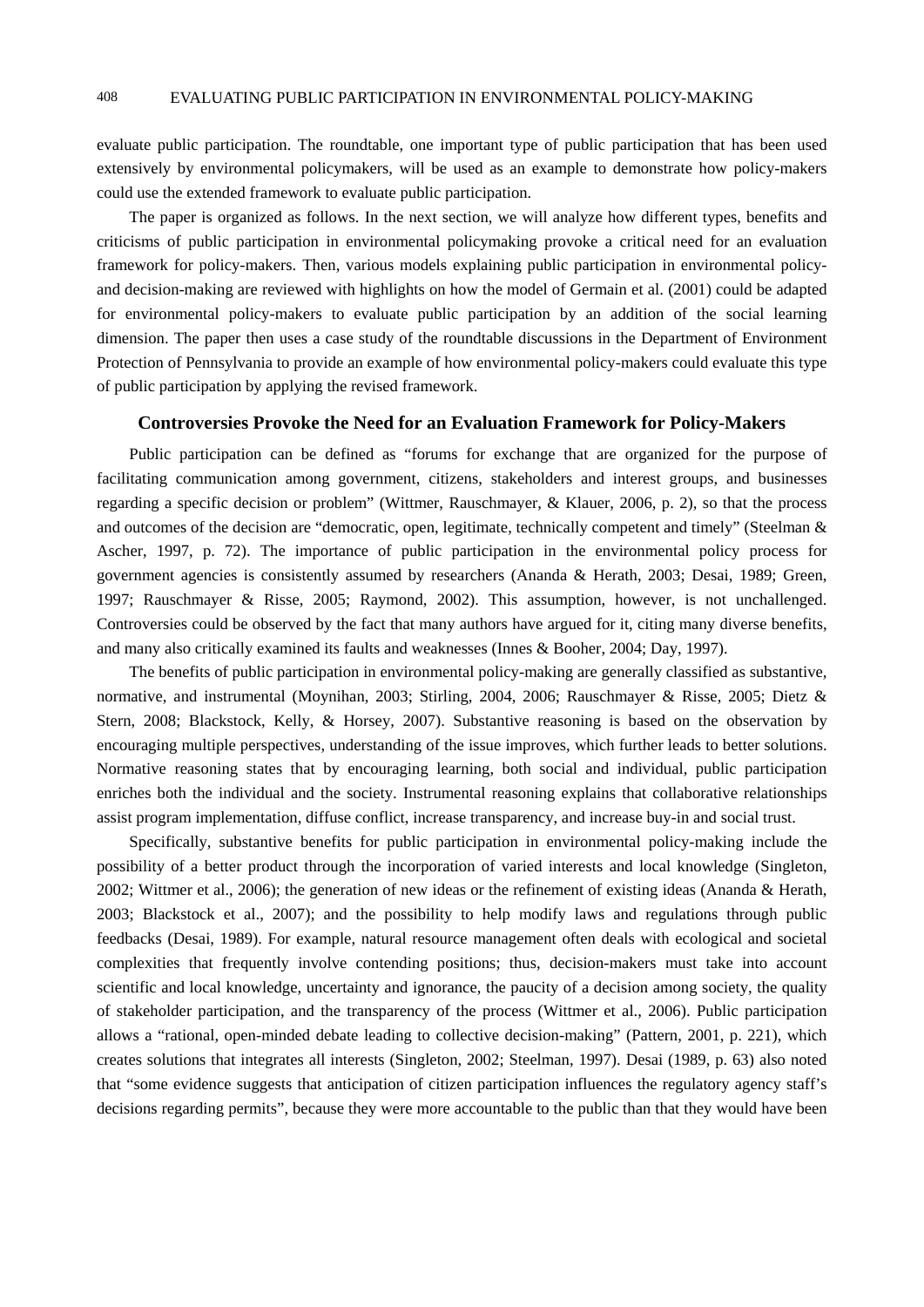without citizen involvement mechanisms.

Although the substantive benefits for public participation are most tangible, researchers are paying special attention to the instrumental benefits, which include increased transparency, increased support and buy-in, enhanced credibility of agency, and increased social trust. Transparency is the ease with which the public can view the decision-making process (Bickerstaff, Tolley, & Walker, 2002). Wittmer et al. (2006) explained that the best way to achieve transparency was to include stakeholders and/or the general public in decision-making and was even better when non-participant input were structured into the process. Rauschmayer and Risse (2005) argued that the public participation was clearly conveyed to be democratic through a transparent process which would lead to higher compliance since citizens accepted the outcomes as a product of the democratic values (Ananda & Herath, 2003; Rauschmayer & Risse, 2005). Citizens' buy-in as a result of transparency reduces the regulation costs for implementation and enforcement, enhances credibility of environmental agency, and increases social trust (Rauschmayer & Risse, 2005; Ananda & Herath, 2003; Singleton, 2002).

Compared to the other two kinds of benefits, the normative benefits are not as tangible as the substantive benefits, not as widely emphasized as the instrumental benefits. However, the normative benefits suggest very important aspects of public participation: increasing understanding among the public, and fostering social learning between stakeholders. Social learning is "the process by which changes in the social condition occur—particularly changes in popular awareness and changes in how individuals see their private interests linked with shared interests of their fellow citizens" (Webler, Kastenholz, & Renn, 1995, p. 445). It is significant for environmental policy-making because social learning results in higher level of understanding at a social level, which increases the connection among citizens, increases buy-in, and produces a society capable to confront their problems. Also, the establishment of a deliberative public participation process will allow an individual's public self to mature, resulting in broader and more inclusive policies that reflect more fully the common interests (Singleton, 2002).

Though the benefits of public participation in environmental policy-making are obvious, the process is never perfect. Public participation have been identified with many weaknesses, such as ineffective costs and time consuming without tangible benefits, a disproportional focus on local interests, an increase in public dissatisfaction, and a lack of a common framework to incorporate public and technical inputs. These issues are often developed when a difference is between theory and reality surfaces, to a degree that it can be argued that local collaborative policy-making can create problems instead of solving them.

For example, some researchers pointed out that public participation in environmental policy-making focused too much deference to local interests at the expense of regional and national interests merely because legitimate national stakeholders were excluded from the participation meetings. Singleton (2002) provided an example of this weakness in natural resources management. A dam is proposed to be built to increase the power, employment and recreational opportunities of a town. The effects of a dam can extend to the water flow of downstream inhabitants and can virtually destroy a fishing industry. The health of a major industry is of national concern, but national stakeholders have little say in the decision to build that dam. "While the process is local, many of the sources of the problems it seeks to address and the constituencies it must respond to are not" (Singleton, 2002, p. 70). Further, this disproportional focus on local interests usually intended to reduce social conflict instead of solving a problem. Public participation is meant to include a mix of citizens, stakeholders, and viewpoints with impassioned and contradictory statements. With such varied voices, there is a tendency to "shift definition of success from… improvement of environmental conditions to… reduced social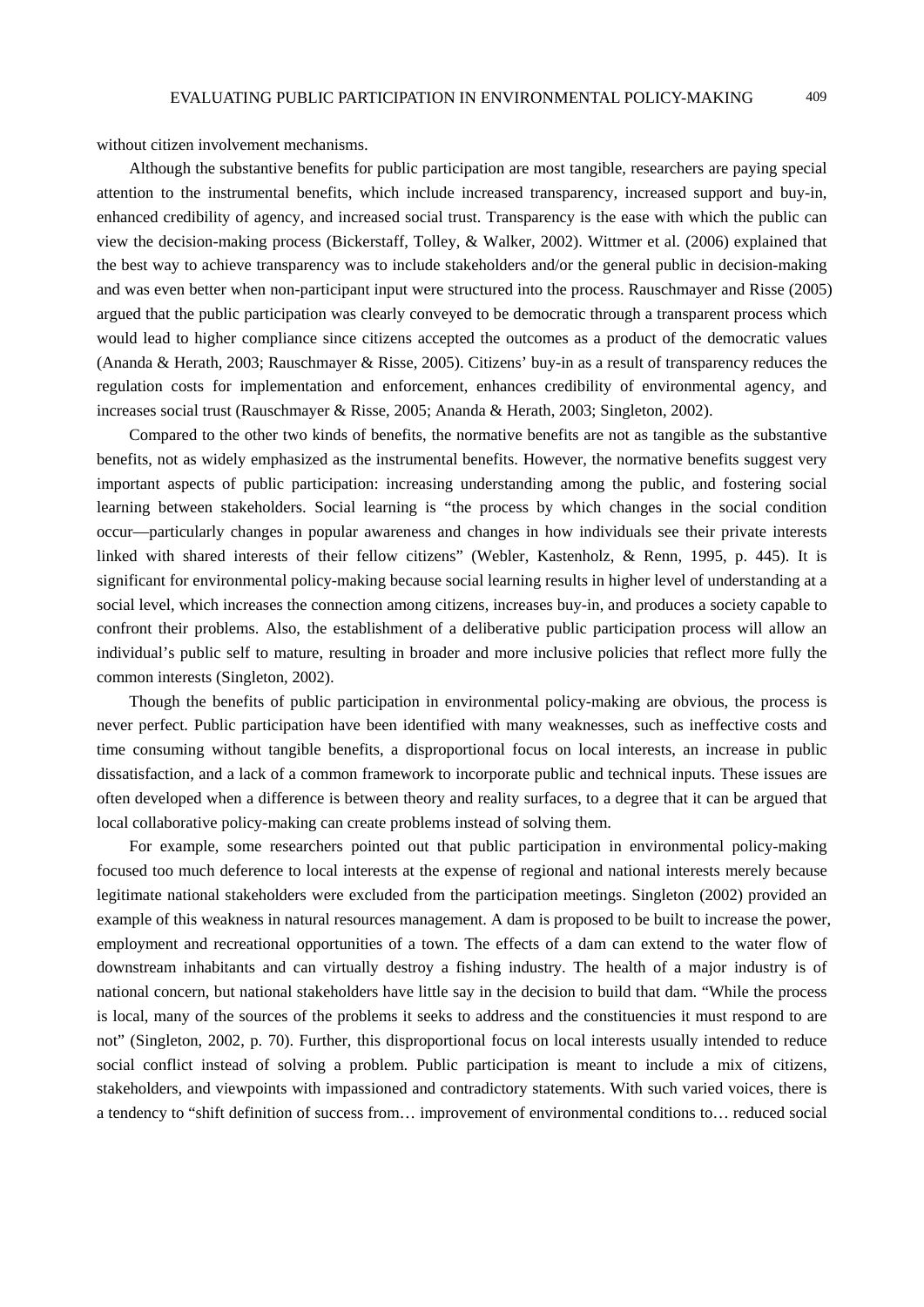conflict" (Singleton, 2002, p. 55). The potential to move public participation from a problem-solving process that tangibly benefits the community to a process of reconciliation of conflicts between participants is dangerous. It attempts to placate participants just enough so they will stay controlled instead of addressing the problem. Such a shift in the definition of success can shift decision-makers and citizens alike away from solving the root problem, and focus only on the symptoms, by putting patches on symptoms while waiting for the root problem to return even worse in the future.

Another significant complaint about public participation in environmental policy-making is that it is cost ineffective and very time consuming. A lot of time and effort are spent to solicit input from the public but very few inputs are valuable to be translated into policy (Aronson, 1993; Wittmer et al., 2006). Policy-makers criticize that the public is often not aware of the technical, ecological, and social complexities of the issue. And the suggestions or complaints from citizens have already been analyzed by public administrators and technical experts. Irvin and Stansbury (2004) proposed a cost/benefit analysis to determine the appropriate amount of resources to put into the citizen participation. Based on this cost/benefit perspective, Koontz (2005) identified three key factors influencing local officials' use of public participation in their decision-making: the importance of professional advice, an aspiration to avoid conflict or harm, and the differing facets of a local context. The anticipation for harm or conflict directly affects the level and type of public participation. If there is no fear of conflict, fewer resources and less time are put into public participation. If the fear of conflict is greater, more time and resources will be spent on public participation.

Some authors also noted that public participation can actually increase public dissatisfaction, rather than decrease it (Ananda & Herath, 2003; Haight & Ginger, 2000). This can happen in a number of situations. For example, a poorly managed public participation forum could increase dissatisfaction because citizens did not feel that they had a fair say, if there was no public forum opportunity with the disputed issue. Haight and Ginger (2000) found that there was a negative impact on trust because some citizens perceived that their interests were not represented fully and fairly in the decision-making. It gives the public a forum to voice their concerns, but often the concerns are not adequately addressed in action (Aronson, 1993; Bickerstaff et al., 2002).

Finally, there is often a lack of specificity to incorporate public input properly (Aronson, 1993; Steelman & Ascher, 1997), and a lack of a common methodological framework (Wittmer et al., 2006) to do so. The Monongehela National Forest planning process (Steelman & Ascher, 1997) is the trademark example to illustrate the problems caused by the vague measurement guidance with non-binding direct public involvement. In the beginning of the planning process, few people were aware of this program and thus there was little participation, a common criticism of bureaucrats. When the draft was released, there was a public outcry about the levels of clear-cutting and road-building. Thousands of letters and calls, often representing environmental, hunting, fishing, and recreational interests came into the Forest Service. This correspondence was largely simple and non-technical; however, the volume of correspondence was overwhelming. The timber industry also sent their input, which was fewer in number, but represented significantly more technical data. Without a specified framework to process this input, the Forest Service had significant challenges to incorporate the data properly and was unable to properly satisfy the public. The general public opinions were received just as much attention as technical information. However, it was noted reflectively that the technical information was significantly more valuable than the emotionally-charged public opinions because it contained a more holistic and detailed understanding of the issue, thus should produce better solutions than that from general public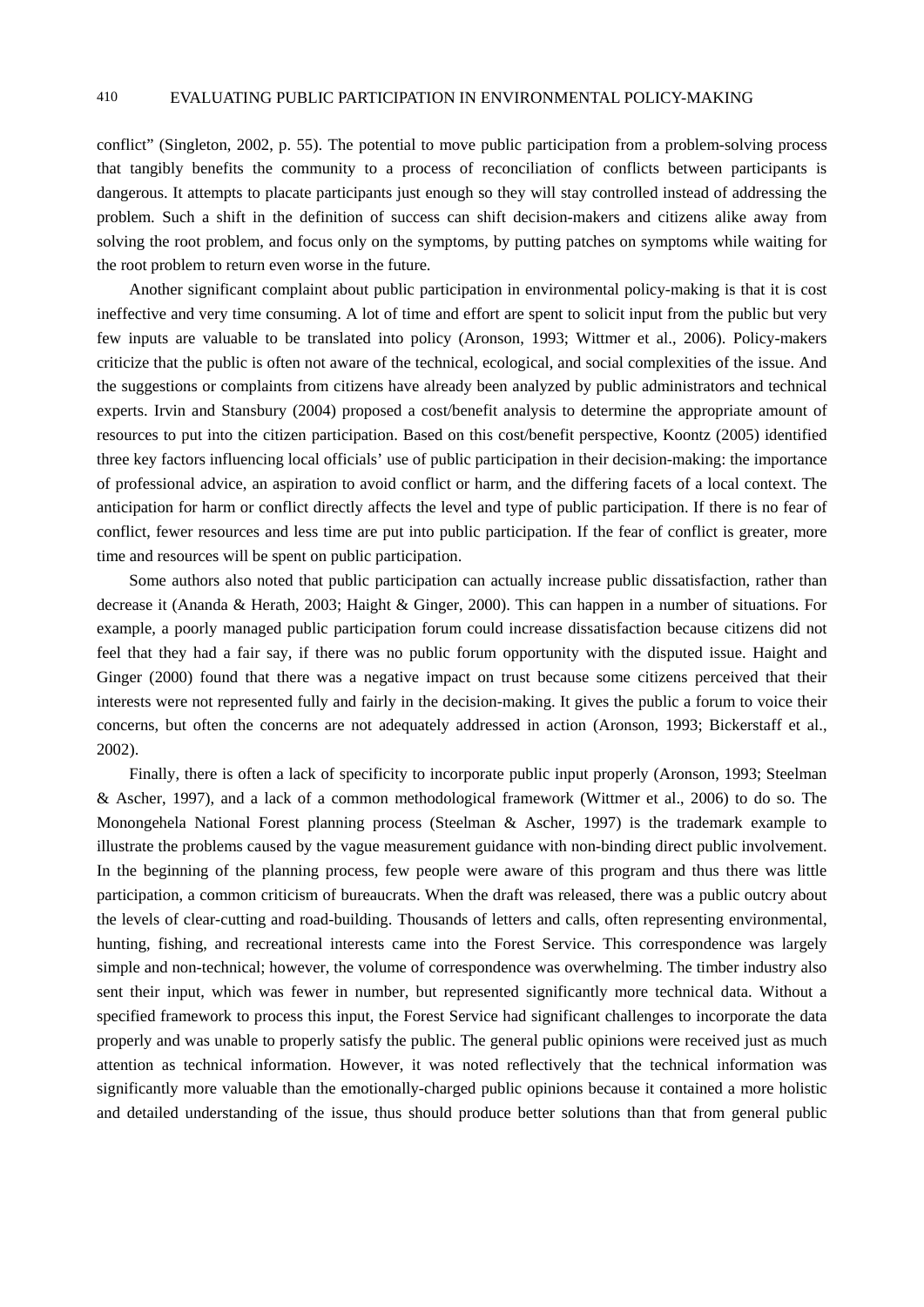(Aronson, 1993). Therefore, it is often believed that the biggest disadvantage to public participation is how agencies and policymakers could fairly and effectively incorporate the public input and balance it with technical information.

Clearly, public participation is more complex than a simple addition of public opinion in the decision-making process used by government agencies. On the contrary, it is a messy practice with diverse levels, types, techniques, and pros and cons. The public participation programs designed by government agencies do not necessarily empower citizens, do not necessarily generate most appropriate solutions, and do not necessarily promote satisfaction and compliance. Policy-makers are often at loss on how to evaluate public participation programs and how to utilize to their greatest potential in policy-making. This situation calls for more research on how the public participation programs could inform policy-making, and how policy-makers should evaluate the public participation programs. Next, we will propose a theoretical framework for the evaluation of public participation programs from the policy-makers' perspective that can incorporate the complexity of the situations into its scope.

#### **A Proposed Evaluation Framework**

In recent years, researchers on environmental policy-making have made meaningful attempts to examine the complexity of the public participation from various perspectives with different policy contexts (Bickerstaff et al., 2002; Smith & McDonough, 2001; Rauschmayer & Risse, 2005; Steelman & Ascher, 1997; Blackstock et al., 2007). For example, Bickerstaff et al. (2002) focused on four key principles of public participation in the process of local transport planning (inclusivity, transparency, interactivity and continuity). Smith and McDonough (2001) paid particular attention to the question of what criteria citizens used when judging the fairness of a natural resource agency decision by asking citizens to describe their experiences with and attitudes toward different types of public participation. Rauschmayer and Risse (2005) and Steelman and Ascher (1997) described several participatory approaches and developed criteria for choosing suitable approaches of public participation. These work laid a solid foundation for the possibility of developing a framework that policy-makers could use to evaluate public participation. One of such attempts was made by Germain, Floyd, and Stehman in 2001 when they identified and categorized major variables for the evaluation of the public participation in environmental policy-making.

By conducting a survey designed to evaluate citizens' satisfaction levels with public participation within the USDA (United States Department of Agriculture) Forest Service management programs, Germain et al. (2001) provided a structured model composed of equity, effectiveness and efficiency factors in policy-making processes and outcomes. In the model, process is defined as the progression that is taken to reach a conclusion, and is evaluated along with equity, effectiveness and efficiency. Process equity was evaluated by scoring the concepts of fairness, access, and perception of bias. Process effectiveness was evaluated by the opportunity for public participation, ample opportunity for input, and the process design. Process efficiency was assessed by evaluating the time efficiency, financial value of the citizen participation, and resources expenditure. In parallel, outcome is defined as the end result of the process, and is evaluated along with the same dimensions of equity, effectiveness, and efficiency. Outcome equity was scored by decision fairness, level of bias to one point of view, and the perception of justness. Outcome effectiveness was assessed by influence, extent of negotiation, environmental soundness, and the quality of how well the public interest was served. Outcome efficiency was assessed by how well the implementation was financially sounded, efficient, timely, and technically feasible.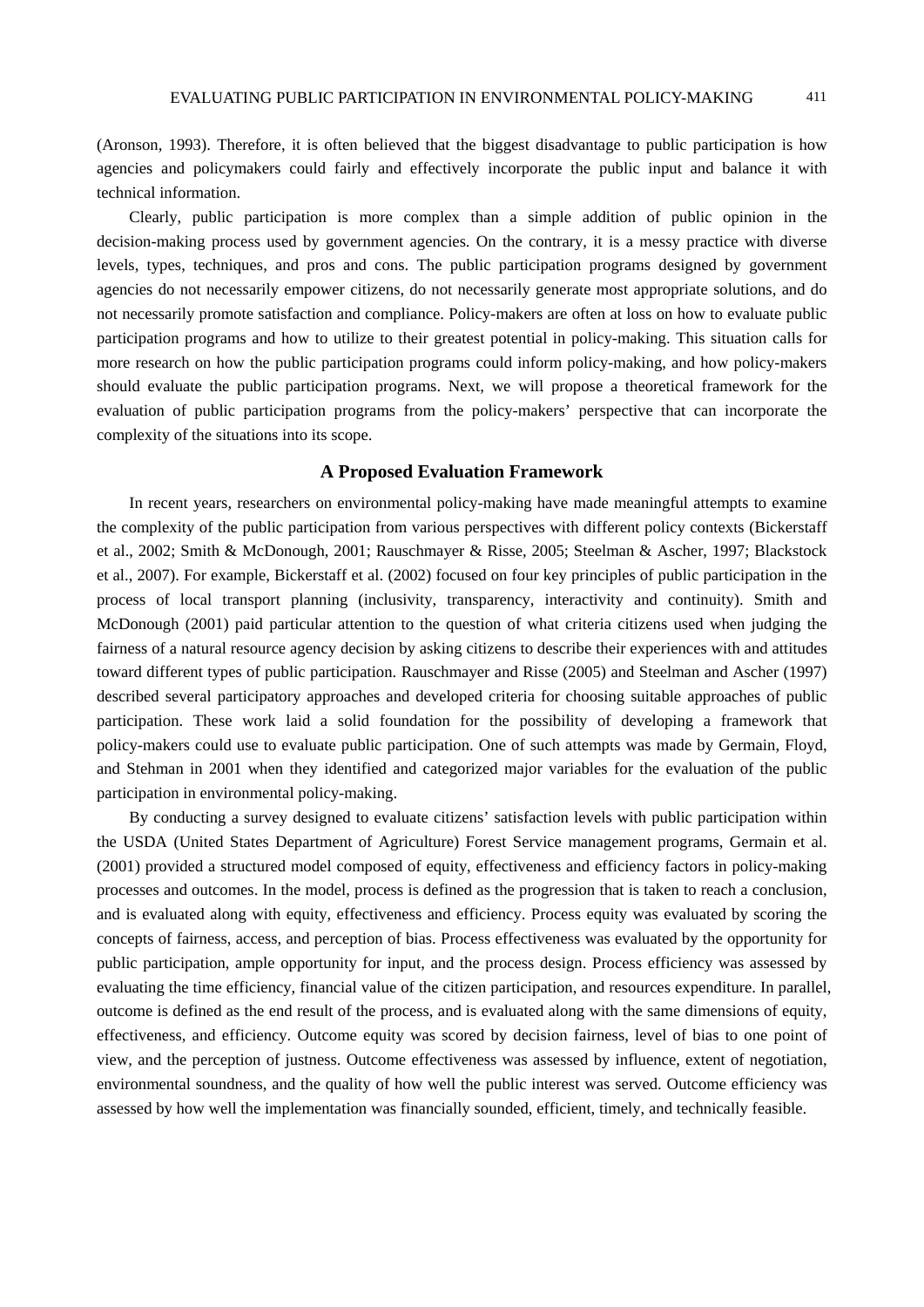Though the model of Germain et al. undoubtedly captured the major factors in evaluating public participation in environmental policy-making and categorized these factors in a systematic way, they have missed a critically important factor—social learning, with which a more comprehensive framework could be constructed. Pointed by both scholars and practitioners, public participation has the normative benefits that stakeholders are able to exchange rationales, perspectives, and assumptions for or against pursuing policies. As such, argued by Beierle (1999), the key elements of a successful approach to environmental decision-making was the capacity to facilitate and engage in social learning in an ecological context. Environmental policy-making is complex, technical, and at times difficult to grasp, yet it affects the lives of ordinary citizens in a substantive way. Finding and implementing sound solutions to environmental problems may require continuing and broadened participation beyond the usual experts (Coenen, 2009). This requires a continuous knowledge flow between the public, experts, and policy-makers, which is important to a well-functioning environmental regulatory system.

Social learning could happen in multiple directions. On the one hand, knowledge could be added by the public to the decision process (Coenen, 2009). The administrators, because of their regular contact with citizens who might otherwise not be engaged in the policy process, learn which policies are likely to be unpopular and how to avoid such policy failures (Irvin & Stansbury, 2004). On the other hand, knowledge could be flowed from experts and policy-makers to the public to allow the public to carry out the role of identifying violations, applying community pressure, enforcing laws, and contributing to decision-making (Beierle, 1999). Moreover, citizens learn from each other and gain a better understanding of environmental problems. Renn, Webler, and Wiedemann (1995) stressed the educational process that took place with public participation. People learn that they have things in common; and by banding together, they can achieve their goals and meet their needs. They also discover that other groups and individuals have interests and needs strongly different from their own. This knowledge flow is exactly what we call social learning, in which learning extends beyond science and technical issues to the decision-making process itself, allowing decision participants and all stakeholders to understand the tradeoffs involved in various policy processes and outcomes (see Table 1).

#### Table 1

|                      | Process                                                                                                | Outcome                                         |  |
|----------------------|--------------------------------------------------------------------------------------------------------|-------------------------------------------------|--|
|                      | <b>Fairness</b>                                                                                        | Decision fair to me                             |  |
| Equity               | Accessible                                                                                             | Not biased toward one viewpoint                 |  |
|                      | Perception of an unbiased agency                                                                       | Seems just to me                                |  |
| <b>Effectiveness</b> | Sufficient opportunity for participation<br>Ample opportunity for input<br>Process skillfully designed | My comments/input influenced final outcome      |  |
|                      |                                                                                                        | Public interest well served by the decision     |  |
|                      |                                                                                                        | Final decision considered negative consequences |  |
|                      |                                                                                                        | Environmentally sound                           |  |
| Efficiency           | Efficient use of time and money<br>Resources well spent<br>Not long or drawn out                       | Implementation financially sound                |  |
|                      |                                                                                                        | <b>Efficiently</b> implemented                  |  |
|                      |                                                                                                        | Timely implementation                           |  |
|                      |                                                                                                        | Technically feasible                            |  |
| Social learning      |                                                                                                        | Learning                                        |  |
|                      | Facilitating convergence                                                                               | Changing behavior                               |  |
|                      | Develop group solidarity                                                                               | Changing perspectives                           |  |
|                      |                                                                                                        | Capacity building                               |  |

#### *Proposed Public Participation Evaluation Model*

*Note.* Source: Based on the model of Germain et al. (2001) with an addition of social learning.

Social learning is undoubtedly an important facet to a comprehensive evaluation framework because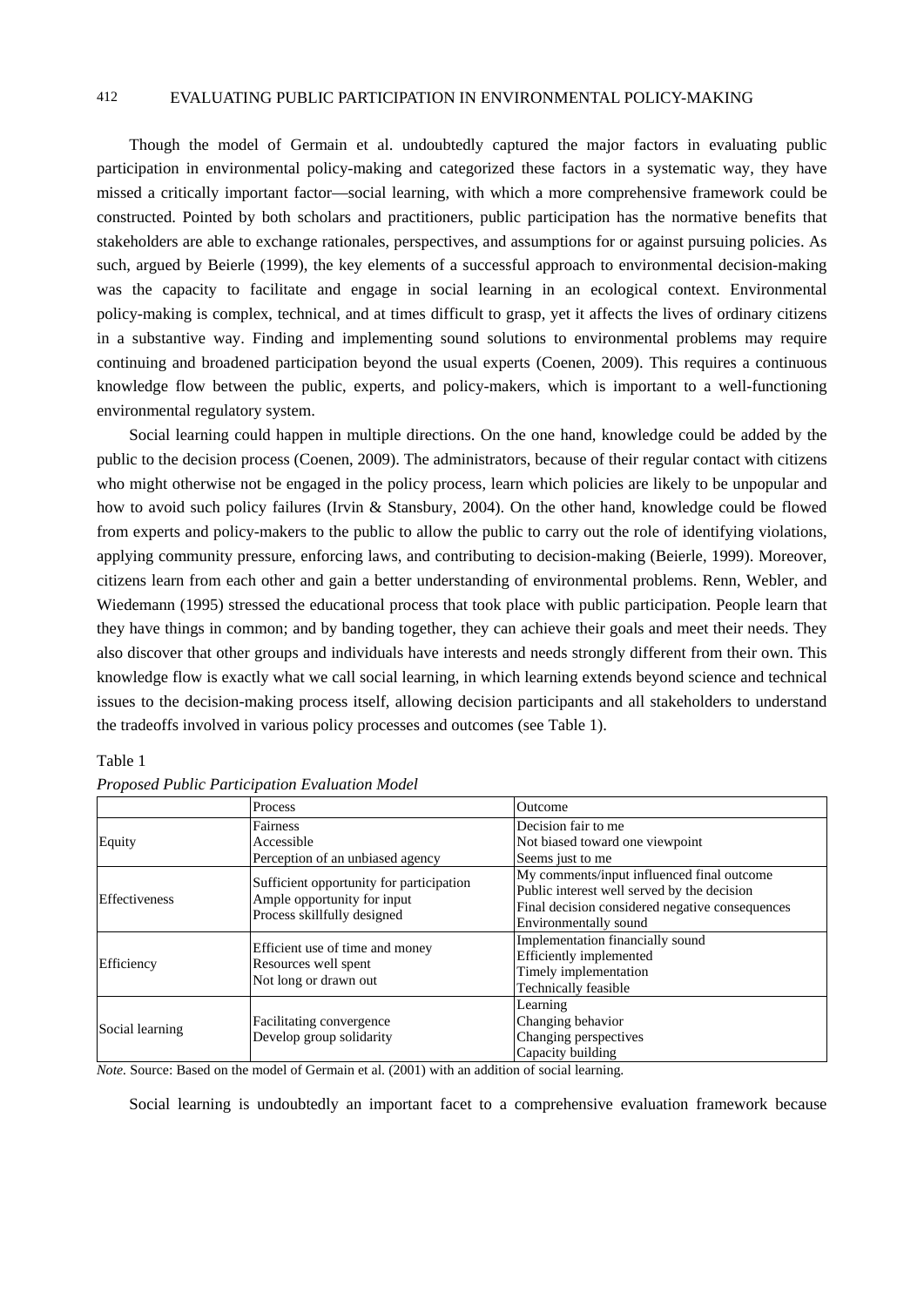factors of process and outcome occurring outside the implementation of the public policy or management decision have been argued to be just as important as the inclusion and integration of citizens into the policy or management decision. Haight and Ginger (2000, p. 754) found that "process design and the role of science and social values in decision-making were identified as important factors related to trust and understanding in the relationship within and between groups of participants". Thus, social learning inherently implies social interactions and promotes individual learning on social issues. "When citizens become involved in working out a mutually acceptable solution to a project or problem that affects their community and their personal lives, they mature into responsible democratic citizens and reaffirm democracy" (Webler et al., 1995, p. 444).

From a process viewpoint, social learning brings convergence and understanding between different stakeholders when relevant parties could "walk in each other's shoes" and develop group solidarity. It forces relevant groups to work together and to break down barriers between them. From an outcome perspective, social learning brings behavior and attitude changes when relevant parties develop a sense of responsibility to others, develop moral reasoning and problem-solving skills to solve conflicts, integrate cognitive knowledge into one's opinion, and learn how to cooperate to solve collective problems. It ensures the decision continuity so that lessons learned could be clearly carried over to concurrent and future operations.

Public participation exhibits many indications of social learning. When a community of people come together, with diverse, but also common interests, and seek to reach a collective agreement, social learning has the characteristics:

By which changes in the social condition occur-particularly changes in popular awareness and changes in how individuals see their private interests linked with the shared interests of their fellow citizens. This is a product of individuals learning how to solve their shared problems in a manner that is responsible to both, factual correctness and normative consent (meaning legal and social responsibilities). (Webler et al., 1995, p. 446)

Not only do citizens involved in public participation gain technical knowledge about the issue being discussed, but they also learn about collective values and preferences, and the impressions and feelings of other participants in the decision-making process. Knowledge is enhanced through social learning when decision stakeholders learn about the state of the problem, about the possible solutions and the accompanying consequences, about other peoples' and groups' interests and values, about one's own interests (reflection), and about methods and strategies of communicating well.

Overall, literature widely suggests that social learning is a critical component to the public participation in the environmental decision-making process, as well as to other policy-making at the federal, state, and local level. It is clear that public participation could bring about these social learning effects that occur outside the specific implementation of the public policy or management decision, thus, this paper argues that social learning is a significant factor in public participation, and warrants inclusion to the evaluative framework that measures the quality and impact of public participation on decision and policy-making. Based on this analysis, a revised framework (see Table 1) could be proposed as a more comprehensive evaluative model that environmental policy-makers could use to evaluate public participation. In the next section, we will use roundtable discussions, a major type of public participation, to illustrate how policy-makers could use the proposed framework to evaluate and assess quality and impact of this public policy decision-making technique.

### **Proposed Framework Applied—A Case Study on Roundtables**

Roundtable discussions are an important type of public participation that involves discussions between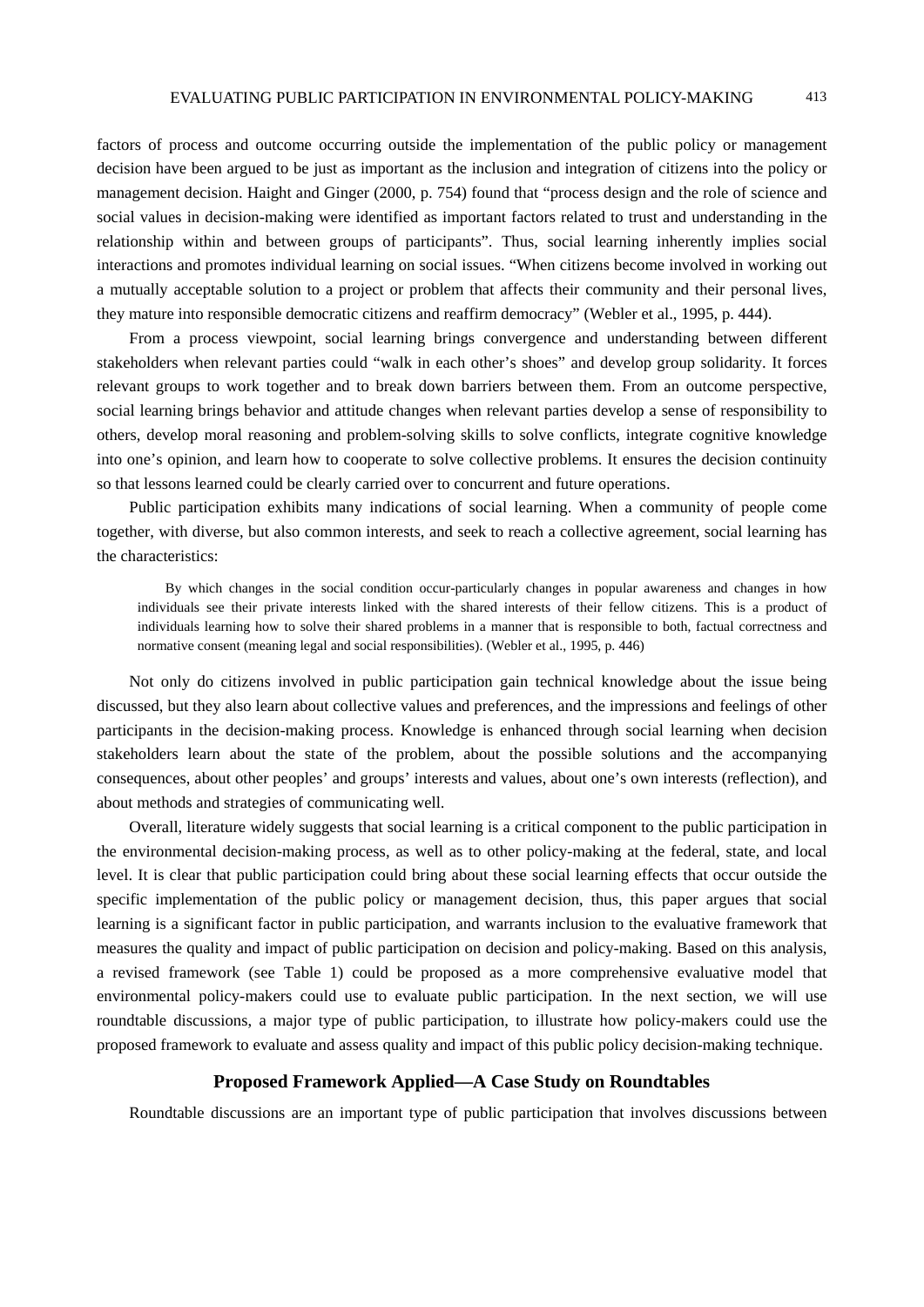citizens and public officials about a government action or program. Because of the relative easiness of organizing roundtables, this form is widely adopted by government agencies to collect opinions and feedbacks related to policy- and decision-making. Haight and Ginger (2000) found a correlation between roundtables and an increase in trust between citizens and a governmental body, e.g., the Vermont FRAC (Forest Resources Advisory Council). They found that "popular views, as reflected in the press, indicate that some people connected the roundtable approach with the production of good policy outcomes" (Haight & Ginger, 2000, p. 755). Similarly, Rauschmayer, and Risse (2005) found that cooperative discourse (of which roundtable discussions were a part of) was the most complete of citizen participation because it communicated information to the most varied group of people, systematically worked with uncertainty, had very high inclusion rate of varied interests, and high convergence of ideas.

An unresolved argument presented in the literature is that there are few, if any, studies that evaluate one-time public participation roundtables. Policy-makers are at loss of how they could make judgment on the quality and effects of roundtables. They often raise questions to researchers such as: How useful is the roundtable in the process and outcome of the formulating environmental policies? How could policy-makers be informed about the method of evaluating this public participation technique? To better answer these questions on the role of roundtables in the environmental policy-making, we propose that policy-makers could use the revised framework (see Table 1) as a more comprehensive evaluative model to evaluate this form of public participation. We use a case study as an example on how a government agency, the Pennsylvania Bureau of Abandoned Mine Reclamation (BAMR) under the Pennsylvania Department of Environmental Protection (PA DEP), could use the proposed framework to analyze roundtables for the proposed policy formation concerning Title IV of the Surface Mining Control and Reclamation Act (SMCRA) within the Commonwealth of Pennsylvania, some estimated the costs to be as high as \$15 billion.

"The purpose of this [Pennsylvania Abandoned Mine Reclamation] Plan [was] to establish a frame-work for organizing [watershed] reclamation efforts, for coordinating among those involved in reclamation activities, for prioritizing expenditures and for decision-making" (PA DEP, 2008a). Because the BAMR only had \$1.4 billion in 2007 to address abandoned mine problems (PA DEP, 2008c), they needed to prioritize the neediest areas, the best management plans for those areas, and maximize both public input and local leadership. Under the guidance, the Bureau sought citizen input for their latest and largest recent project, the Pennsylvania Abandoned Mine Reclamation Plan. The BAMR organized 10 roundtable discussions throughout the Commonwealth to gain insight from geographically diverse viewpoints. Facilitated by Citizen's Advisory Counsel, a counsel within the PA DEP whose primary mission was to lead public participation events, these roundtables sought input from local citizens on four primary issues within the plan:

(1) What should funds be spent on (land reclamation, water supplies, abandoned mine drainage)?

(2) How much funding should be set aside for acid mine drainage, and how should it be used?

(3) How can [the department] maximize our efforts?

(4) Are there any related issues that need to be considered (unintended consequences of other programs, future land use, and economic benefits)?

The topic for these roundtable meetings was the re-authorization of the Federal Surface Mining Control and Reclamation Act, which provided a significant increase in funds available to the Commonwealth for abandoned mine reclamation and also offered the Commonwealth the opportunity to set aside up to 30% of these funds for abatement and treatment of abandoned mine drainage. The intent of the roundtable meetings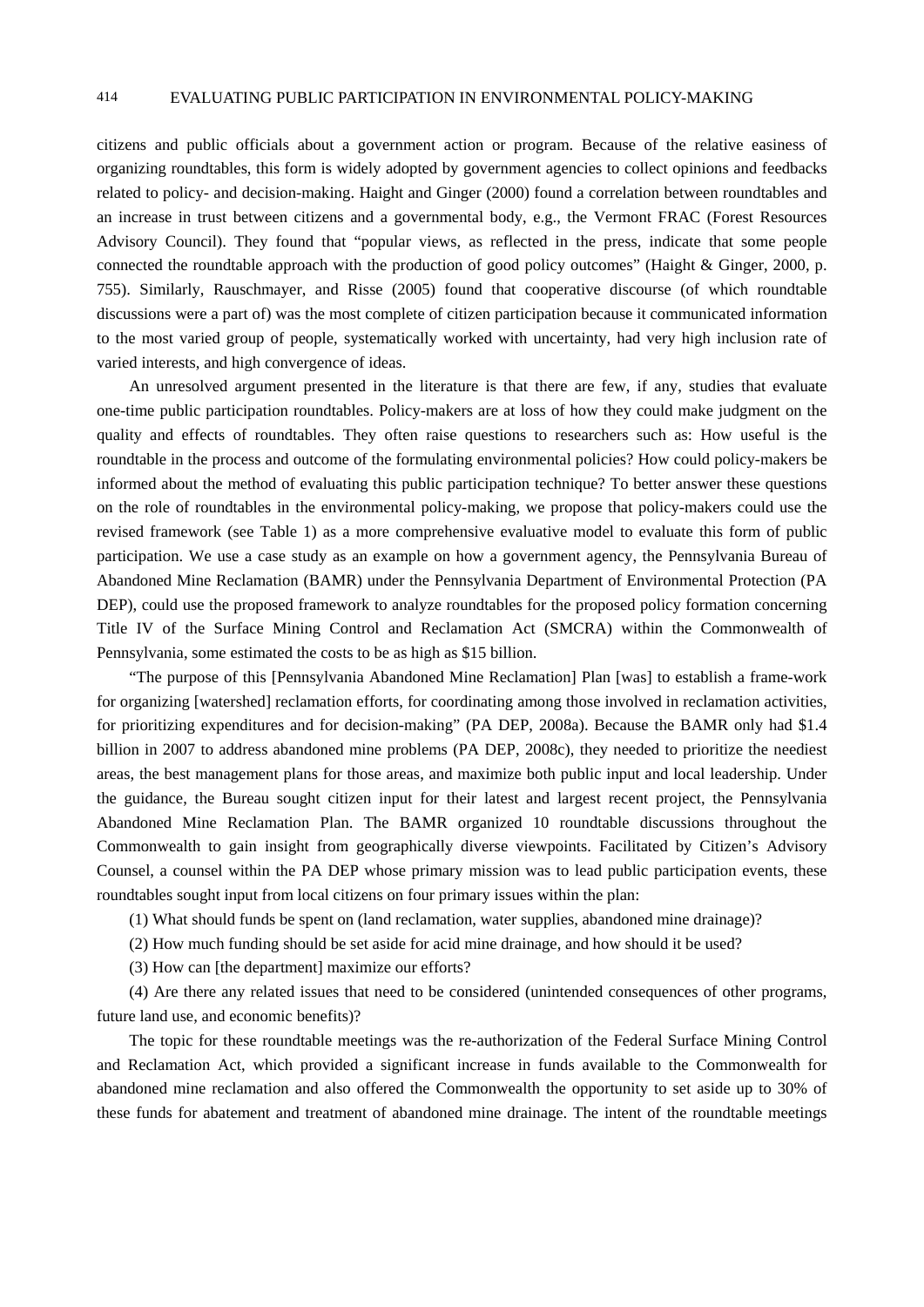was to enable the public to provide input to assist in the decision-making process for the expenditure of the re-authorization funds. Regarding the decision to set aside funds for mine drainage abatement and treatment, the appropriate level of funds must be weighed against the need to restore sites that impact the health and safety of the Commonwealth's citizens. Participants were educated about the policy prior to the discussion and then all were allowed to offer preferences and share their concerns. Instead of presenting only oral testimony, this discussion format allowed all participants to provide initial comments then react to other comments as more ideas were presented (PA DEP, 2008b). Written comments were also accepted by the Bureau and follow-up information and the response documents were posted on the department website.

According to the testimonies, these roundtable meetings seemed successful (PA DEP 2008c). However, this judgment on the success is not based on a structured analysis on how the policy-makers and governmental officials evaluate these roundtable discussions. To address this missing link, we conducted semi-structured interviews based on the "echo" method of Bavelas (1942) to investigate how the roundtables were evaluated by governmental officials and policy-makers. This method is designed to examine the interactions in social networks significant to an interviewee's job situation and has been used for analyzing various organizational situations (Barthol & Bridge, 1968; Barthol & De Mille, 1969; Duimering et al., 1998; Safayeni et al., 1992). Using "echo" method, each interview begins by asking the interviewee to describe his/her work situation in general terms and to identify other individuals or groups in the organization with whom she/he interacts when performing certain jobs. As a result, a diagram in the shape of a star is formed with the interviewee in the middle surrounded by other nodes representing individuals or groups comprising the interviewee's immediate task-related social network. "Echo questions" are then used to examine these task-related interactions between the interviewee and each of the identified nodes. The interviewee is asked to provide concrete examples of behaviors performed by other nodes that are helpful when they perform the task, and examples of behaviors that are not helpful. By asking for specific examples of positive and negative behaviors, interviewees are encouraged to provide descriptive information about actual events or situations experienced on the job rather than ungrounded opinions or stereotypical descriptions about the behavior of others.

Eight interviews are conducted on public officials who are willing to openly address how effectively public participation influences their management decisions. The interviewees (denoted as I1, I2, I3 … I8) represent a cross section of four major government functions involved with the roundtables: the Citizens Advisory Council, the Mining and Reclamation Advisory Board, the PA DEP Policy Analysts, and the BAMR Leadership. The interviews were conducted ranging from one to two hours in length and were audio-taped and transcribed for further analysis. The coding of interview responses was done through an iterative process of coding, reflection, and recoding using the proposed framework in Table 1. The unit of analysis was the individual example of a helpful or unhelpful behavior. Comments describing specific examples of behaviors were categorized based on the similarity of the behaviors described. From these behavior categories, various issues on the quality and impact of the roundtable discussions in influencing the actual decision-making were analyzed.

Consistent with empirical findings of Germain et al. (2001), we found ample evidence to support the dimensions of equity, effectiveness, and efficiency in the framework, comprising 16.7%, 23.2%, and 17.9% of the total comments made by interviewees. More interestingly, we also found a very strong signal of the social learning dimension, comprising 18.2% of the total comments, suggesting a consensus of the significance of the social learning effects for roundtable discussions (see Table 2).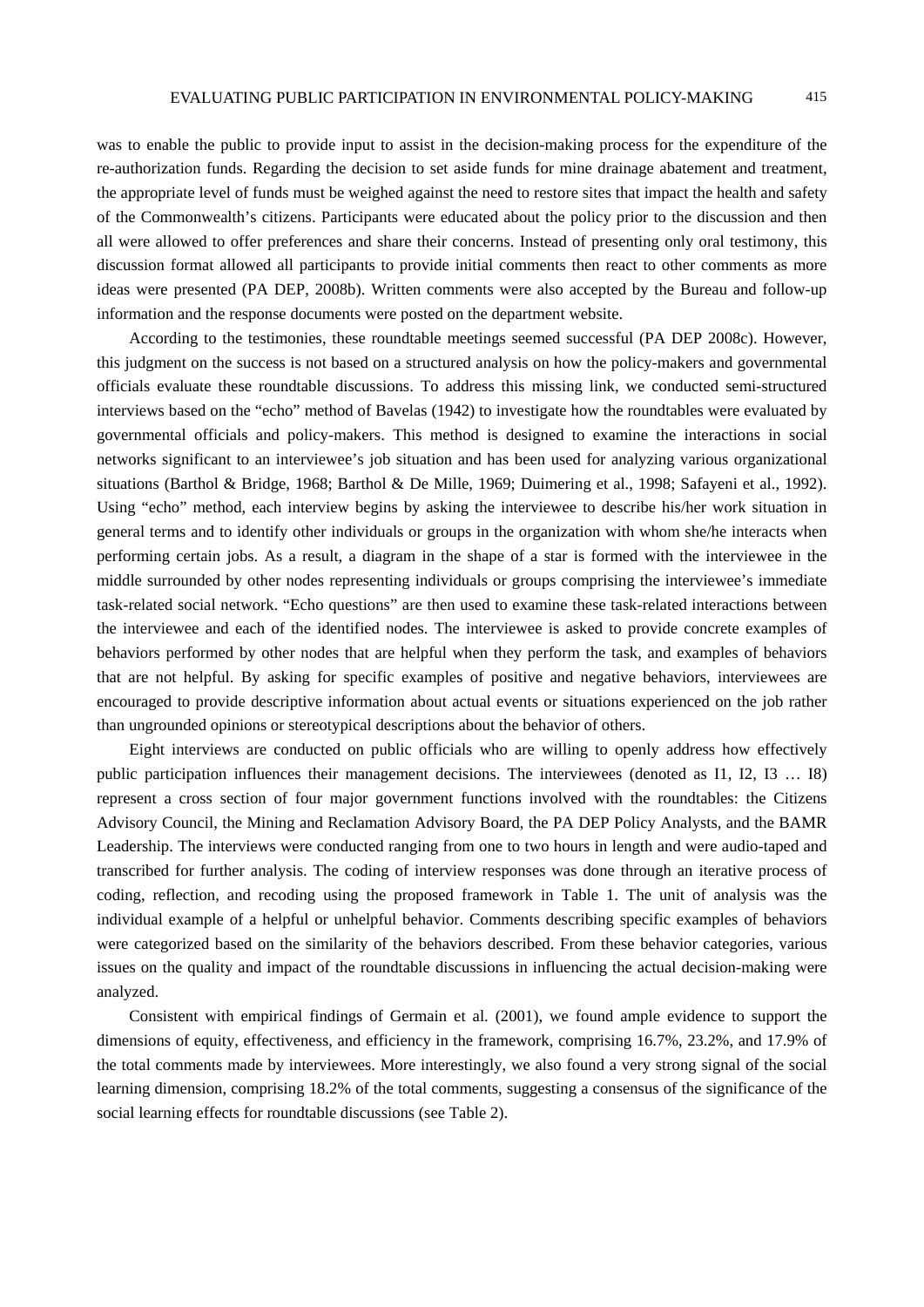|                 | Process    | Outcome     | Total        |  |
|-----------------|------------|-------------|--------------|--|
| Equity          | 24 (7%)    | 33 (9.7%)   | 57 (16.7%)   |  |
| Effectiveness   | 38 (11.1%) | 41 (12%)    | 79 (23.2%)   |  |
| Efficiency      | 29 (8.5%)  | $32(9.4\%)$ | 61 (17.9%)   |  |
| Social learning | 35 (10.3%) | 27 (7.9%)   | $62(18.2\%)$ |  |
| Others          | 82 (24%)   |             | 82 (24%)     |  |
| Total           |            |             | 341 (100%)   |  |

Table 2

|               | Process    | Outcome     | Total      |
|---------------|------------|-------------|------------|
| uity          | 24 (7%)    | 33 (9.7%)   | 57 (16.7%) |
| fectiveness   | 38 (11.1%) | 41 (12%)    | 79 (23.2%) |
| iciency       | 29 (8.5%)  | $32(9.4\%)$ | 61 (17.9%) |
| cial learning | 35 (10.3%) | 27 (7.9%)   | 62(18.2%)  |
| hers          | 82 (24%)   |             | 82 (24%)   |
| tal           |            |             | 341 (100%) |

*The Distribution of the Categorized Comments* 

### **Equity**

The first dimension in the revised evaluation framework is "equity" exemplified by key concepts such as fairness, accessibility and perception of an unbiased or neutral agency. The categorized comments from interviews show a very strong perceived support for these indicators of the equity. For example, in terms of fairness, the roundtable discussions and moderators promoted equity in the meetings by making a point of hearing from everybody that wanted to speak: "We did not cut anybody off, whether [they were] being critical or not… we let them have their say…" (I4); "It was very fair because we just asked for their input, they could speak as long as they wanted… and say anything that they wanted" (I2). In providing the responses to the questions posted by the public, one interviewee remarked that: "we answered on what we thought the facts were and what the response should be… we didn't try to make it political at all or make up an answer that they wanted to hear" (I7). In terms of accessibility, interviewees commented that at some of the roundtables there were individuals in senior positions available to the public including the Deputy of Mineral Resources and the Director of the Bureau of Abandoned Mine Reclamation. They will emphasize in some cases that: "if that's your recommendation, make it as a recommendation. Don't ask if it's possible; tell us that you want to look into making it possible" (I5).

Interviews revealed that the roundtable discussions were well-attended. Notice of the meetings were advertised in the local newspapers and sent to watershed groups in the area. The discussion moderators would also let the public speak on other topics rather than the four target issues, as commented: "they [the public] didn't just stick to the question we were going to talk about at the time, they just brought up anything and we tried to fit it in" (I3) to the discussion. One interviewee was "amazed at how much input we did get from the first 10 sessions... a lot of people were involved with it" (I2). In terms of the perception of neutrality (not biased, seems just), the PA DEP and the BAMR attempted to maintain independence and neutrality in dividing the appointments between partisan political representatives. There were 18 appointed members, six from the House of Representatives, six from the Senate, six from the Governor's Office, and no more than half of any one appointing authority's members could be from one political party. The Governor's Office had six appointments; only three at the most could be either a Democrat or Republican. This composition increases the perceived neutrality to the relevant stakeholders. One of trained facilitators according to one interviewee remarked that "these roundtables are quite neutral, we did not have an interest necessarily in the subject, or at least we didn't have a position on the subject… we felt we did that well" (I1).

#### **Effectiveness**

The second dimension in the revised framework is "effectiveness" exemplified by key concepts such as opportunity for participation, input influencing final outcome, public interest well-served, and the skillfully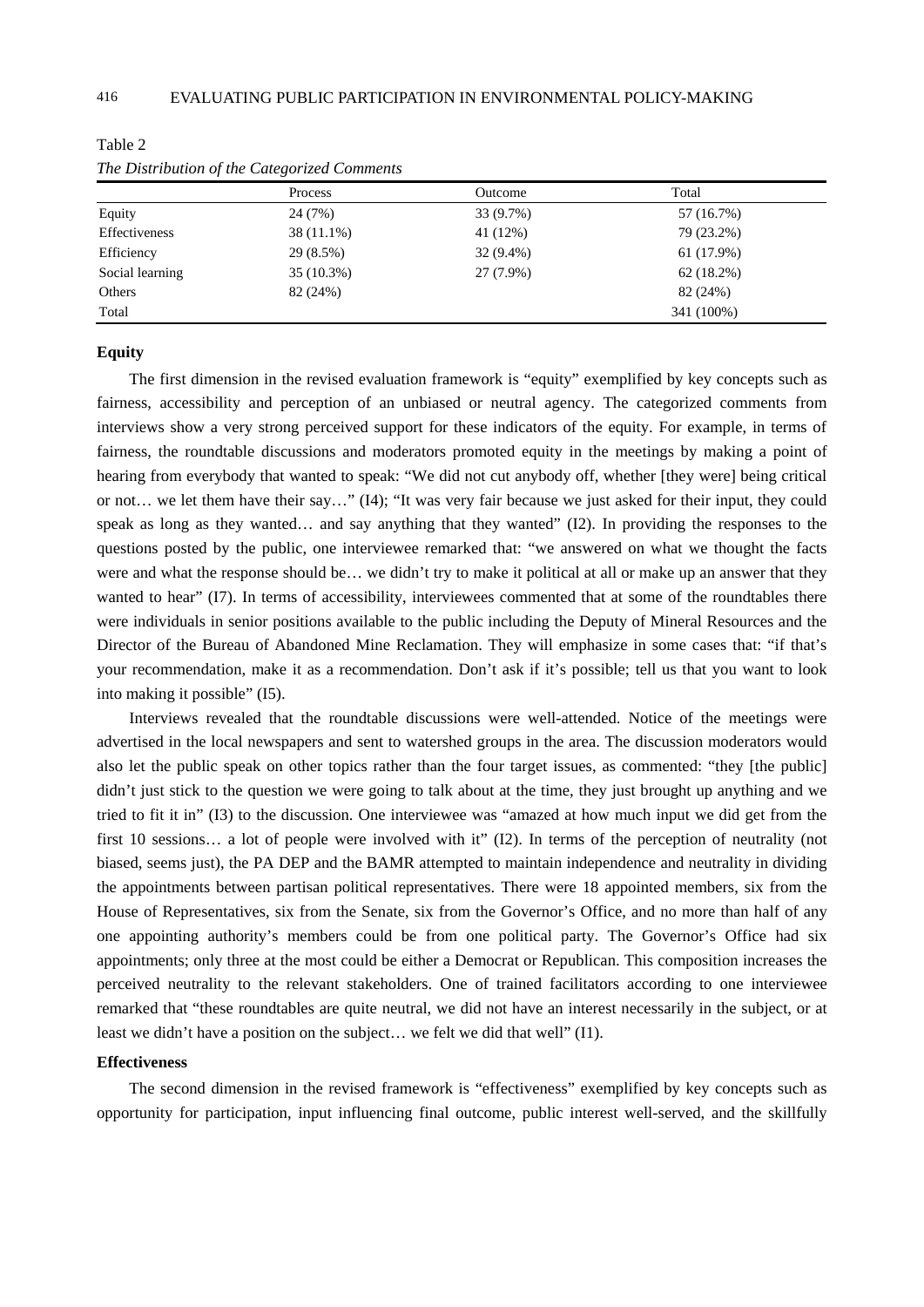designed process. Similar to equity, the categorized comments from interviews show a very strong support for the indicators of the effectiveness. For example, in terms of the opportunity for participation, all interviewees emphasized the Bureau's effort to facilitate roundtable meetings.

The purpose [of the meeting] being to hear from people that are interested in the issue out in various parts of the state, as to what they thought would be the best way to administer the program as we get this jump in federal funding… it was my impression they went out with a clear intent to hear from people… as to how to go about doing it [spending the funds]. (I4)

One interviewee also discussed that it was "my understanding that we [Pennsylvania] are actually the only ones going out and trying to find what all our partners think we should do" (I6). The impetus for the roundtables came from the Secretary of the Department, who "wanted to have the roundtables and find out what the public input was" (I8). The interviewee recognized that the purpose of the meetings were to hear from the public even though "they're [the public was] probably mostly all biased to their own viewpoints" (I2).

As for the ample opportunity for inputs that influence final outcome, the Bureau has attempted to be open to all of the public and provide ample opportunity for their responses and input on the issues constructed during the roundtable discussions. The meetings were held in 10 different locations geographically dispersed around the Commonwealth and the public comments were facilitated through three channels: at the roundtable meetings, through written correspondence to the Department, and by responding to the posted notes and transcripts on the Department website. The Department recognized early that the involvement of the public was necessary because the Department staff "cannot fix the environmental problems themselves and they rely on outside stakeholders" (I1). Stakeholders' inputs through these channels were treated seriously by the Department.

We also had staff who recorded the primary discussion topics or the primary comments that were received at the meetings… internally we had one person who went through all the transcripts, went through all the written and verbal comments that were made and assembled them into a listing of comments and tried to group them you know with similar comments together. (I3)

Rather than simply answering questions with a "yes or no", the group tried to embellish it and provide an excerpt of the act to assist and educate the inquirers the reason why a question was answered in a certain way. One interviewee commented that they tried to:

Say yes this is something we are already doing, or something that we will try to do, or something that we have done or can't do and explain what the results were that led us to say why we can't or why we tried it and it didn't work. (I6)

In a similar response, an interviewee said:

We split up the comments to who we thought could take the first best stab at drafting a response, and then we had a group of at least half a dozen individuals who got together with the Bureau Director and read over that first pass response and modified it and talked and maybe brainstormed about some other angles and came up came up with our recommendation. (I5)

#### **Efficiency**

The third dimension in the revised framework is "efficiency" exemplified by key concepts such as efficient use of time and money, resources well-spent and that the policy outcomes of the roundtables were not long or drawn out. Interestingly, different from the previous two dimensions, many of the comments in efficiency dimension are quite negatively connoted, an indication of the weak support of the efficiency. For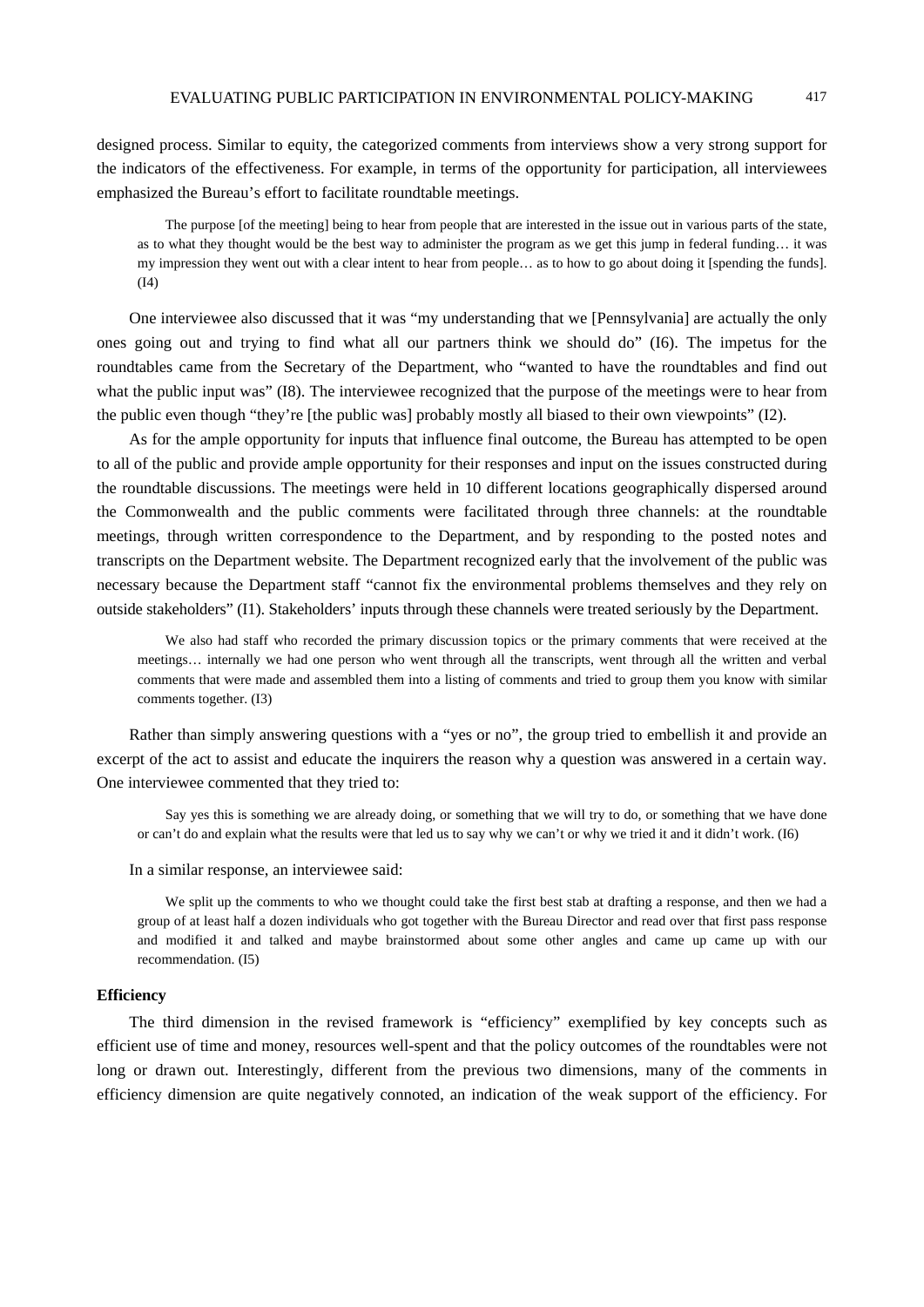example, even though all interviewees agreed that the roundtable meetings were quite helpful and not a waste of time and money, a few indicated the concern of the public on the efficient use of resources. "One of the comments they [the public] had about the costs," one interviewee said,

Can't you do something to lower your cost of organizing these meetings so there is more money for your projects? So our answer would be, you know, this is what it costs and [there would be] 3 or 4 pages typed explaining what goes into the costs [and] not just the admin costs but the crucial design and conducting these meetings… and we actually gave the costs and the breakdown for all those areas, things like that… (I2)

Clearly, the full impact and question of whether the resources were spend efficiently has yet to be seen because the process was not yet completed, as one interviewee suggested, "I think there's benefits of [the roundtables], the full benefits remain to be seen until we finish up the discussions…" (I7). In answering a following up question "Is doing the roundtables a good use of time versus actually doing the work?", one interviewee explained that "we're primarily engineers and geologists and biologists and I think we would prefer to do the work and get another site reclaimed than take the time to build a website…" (I8), but also acknowledged that there needed to be a balance of doing the work and receiving public input as well as educating individuals on the issues.

In terms of examining whether the implementation of the reclamation process was timely, it was clear that the interviewees did not have the hindsight to provide an accurate response. In one reply, an interviewee acknowledged that the process could be lengthy.

Most of them [the public] want 30% set aside which, you know, we're all for, but in the beginning years there's not much money… it takes a few years to get up to what the money should be… But, you know, the first couple years it's not going to be easy… it doesn't include the admin [administrative costs]… it's that the resources aren't there. (I2)

Moreover, the outcome of the policies will be long and less visible.

You can't actually say, here's the environmental outcome that you could if you put money into a capital project, you can't say it cleaned up that stream, but if you got a better process for cleaning up all the streams, then it's a good use of money... the idea is to end up with a better process, and frankly get some buy in... you know, if you come up with a process that a bunch of people had a say in, they're going to help you implement it because they're happy with where you're headed. So, I don't know how measurable the benefit is… like environmental education is… how do you measure the environmental outcome of that? (I1)

We also sense a hesitance of using roundtables as an efficient tool in policy-making. For example, one interviewee described:

Of the comments some recommended that groups be convened… to talk about what projects we do and what projects we don't do, but while that may get more public participation, it also slows down the entire process... and gives us more administrative and overhead costs to get that implementation done… so I think our preference is to define the goals and standards that we're going to operate under and then get the rest of the distractions out of the way and go about operating as efficiently as we can under those guidance that we came up with. (I5)

These comments provide a useful indicator on whether roundtables in the Department efficiently use time, money and other resources from different perspectives, and whether the policy outcomes of the roundtables are long or drawn out.

#### **Social Learning**

The last dimension in the revised framework is "social learning" exemplified by key concepts such as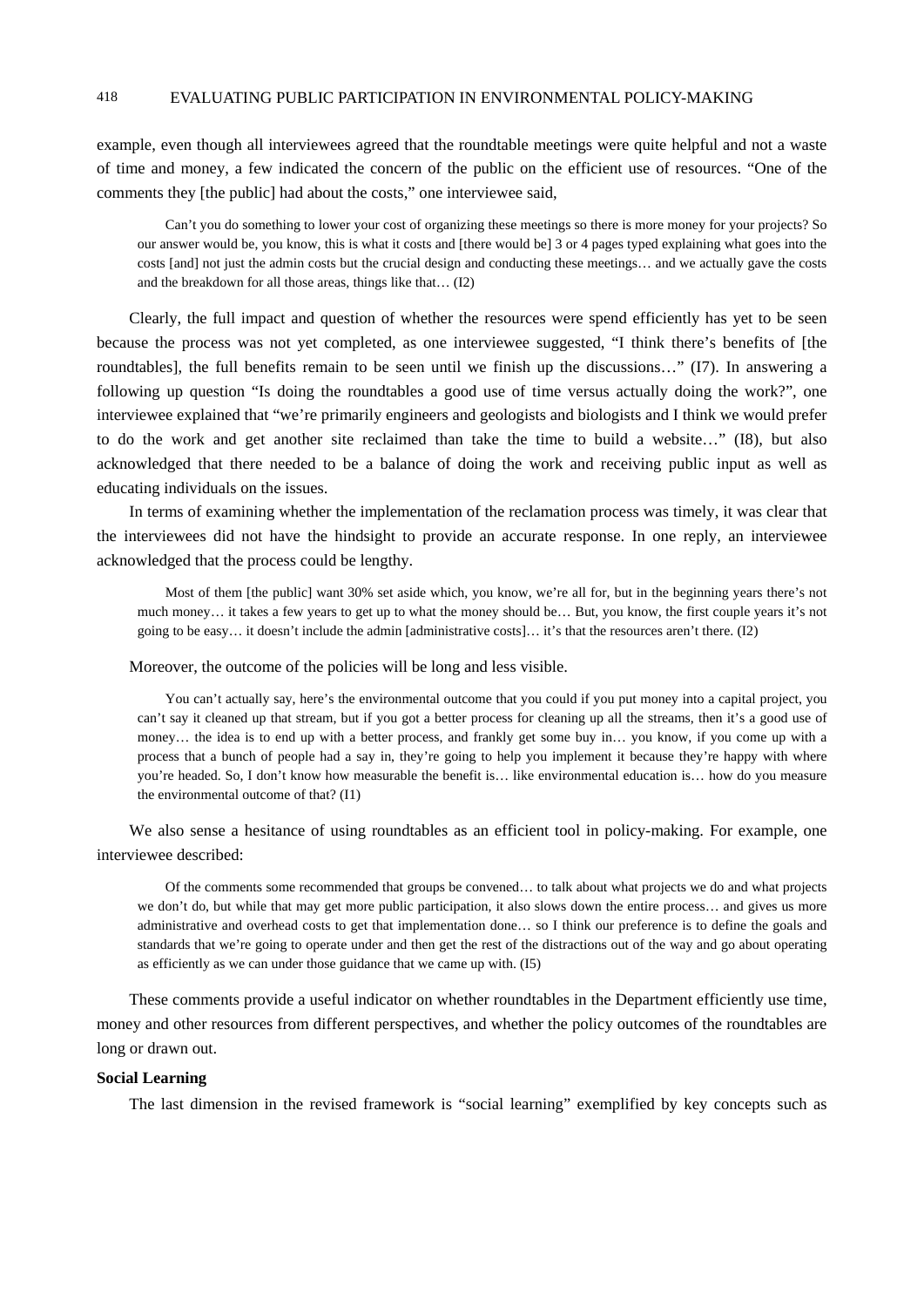facilitating convergence, changing behavior or perceptions, and developing group solidarity. This dimension was strongly supported by the categorized comments from interviews that all reflected and observed the strong social interactions and individual learning on social issues. Roundtables promote citizens' involvement in conceptualizing and contributing a mutually acceptable solution to issues related to their community and their personal lives. Learning happened in two ways: on the one hand, citizens were educated on the problems and the background of law at the beginning of the roundtables, which "gave everybody a common ground for their comments, a better understanding; the reauthorized law, it's fairly complicated in terms of what you can and can't do" (I1). Putting the public on an equal footing by educating them early in the sessions provided the citizens with the necessary background to ask informed questions about the issues. Even further, "sometimes you do find that somebody's concerns are based on misunderstanding or that there are ways to address those things that satisfy them" (I7) and other individuals "just assume that it can't be fixed, and they are going to live with the orange water. So when you go out there and you start talking and saying 'here's what we can do' ... it's eye opening to them" (I2).

On the other hand, learning also happened on the part of the department: "I think it made us take a harder look at all of our policies and actions and why we were doing or are doing what we're doing..." (I3). Roundtables could also change citizen's perception and perspectives. As explained by two interviewees, "it's important to get people together, because you might find that a group that's opposed to something isn't opposed for the reason you think, and their opposition might be something you can address" (I6). "From the comments, we see definite areas where the perception has a disconnect…" (I4). Learning and changing perceptions will result in a development of the group solidarity and capacity building. "The interaction, the informal interaction, can be beneficial as well. You know, you give a local person a chance to talk to maybe a bureau director in the department about something that they might not have talked about otherwise" (I5).

Building capacity and solidarity comes from the intense interaction between different stakeholders.

I think one of the big things about roundtables is that it makes people interact. If you just put something on the internet, we haven't gotten any comments from that… But, if you really want people to interact, the only way they are going to do it is if they are in public [forum]. (I8)

This intense interaction strengthens communications, thus promoting social learning.

I think that there's been a lot of follow-up and other avenues of communication that the roundtables have opened and I think they'll stay open as a result of that… so I think we'll have better communication with outside groups and individuals than we did before and I think that's a good thing that came out of it, so I definitely think it put us in a better position… (I3)

From the perspectives of the interviewees, holding the roundtable meetings and interacting with the public assisted the department in building capacity and relationships between themselves, stakeholders and the public, for the department to be better situated to carry out further activities and programs.

#### **Barriers and Challenges**

The interviews also signal some important barriers and challenges in the roundtable discussions (24% of the total comments) evaluated by policy-makers and government officials, resonating the weaknesses of public participation discussed in the first section of the paper. These challenges come from a few sources, for example, how to deal with and utilize the large amount of public comments that are in direct contradiction with the Department's current policy or practice.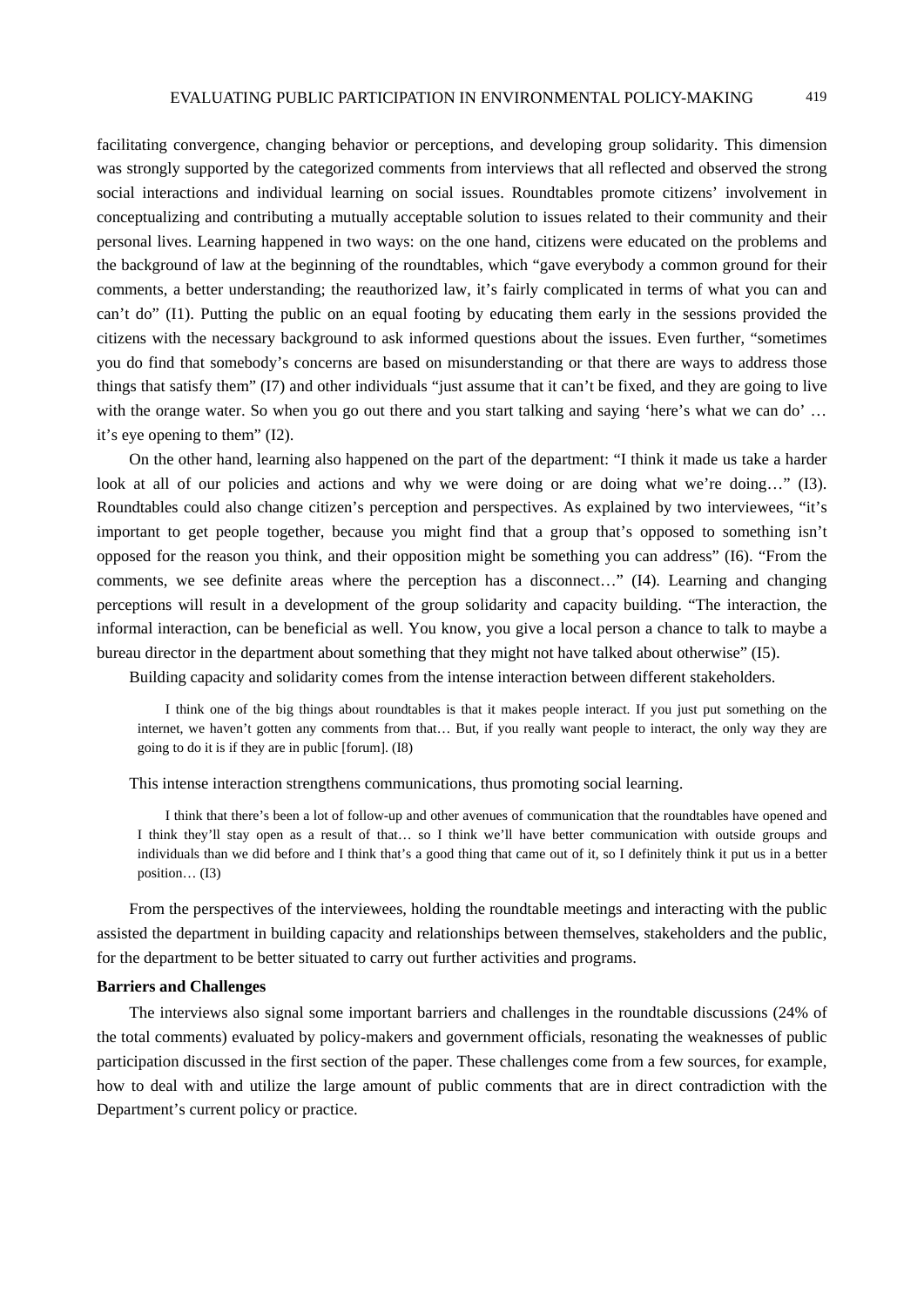A lot of people were recommending something that the department just went in a different direction… and it's still an issue… there is no perfect way to do any of this, but at least you hear from people and you know where your opposition is going to come from and why. (I1)

Some interviewees acknowledged that there was a negative perception of government that affected their efforts of reaching out to people through roundtables.

One of the things is that they are kind of frustrated with government in general… there's no way for them to say anything to the people who actually do the work, there's no interaction, unless you go and complain to one person… [they] actually think government works a lot better when you actually go out and have roundtables and talk back and forth… but I don't think, unless they really were being affected, that they really came out in the numbers we expected. (I7)

There is also an acknowledged disconnect between the agency and the public.

I think part of it too is just the culture in an agency like DEP… there's a lot of technical people, they are not necessarily very good at dealing with other people… there's a mind set with some of the technical folks, that, they're just not trained in dealing with people. (I4)

On the other hand, the technical people in the Department complains the public for not being willing putting efforts to understand the whole picture of the issue.

We put it [the issue] up on the internet for what our program is about, but people aren't going to read all that... 30 pages, and they just want their specific question answered. They don't want to read through all of that to figure out what the answer is. (I3)

The interviewees also suggested that the roundtable meetings were important but should not be and were not the only means of interactions with stakeholders.

I think it [the roundtables] needs to be in conjunction with some other things. The advantage of the various advisory committees is you have a group of people that [have] interest or expertise in that particular area, because most of the advisory committees are single issue. (I8)

#### **Reflections on the Use of the Proposed Framework**

The case study provided a vivid picture of how roundtable discussions at PA DEP were used as a channel for public participation in environmental policy-making. We demonstrated through this case study how the proposed framework could be used to evaluate the quality and impact of the different types of public participation in a comprehensive way. The proposed framework provides a structured method for policy-makers on how to evaluate public participation programs and how to utilize their greatest potential to the participation programs in policy-making. It not only addresses the missing link in literature that there are few, if any, studies that evaluate one-time public participation, but also provide a practical guidance to policy-makers on how they could make sound judgment on the quality and effects of public participation in the process of formulating environmental policies.

Through the lenses of the proposed framework, we found that roundtable discussions at PA DEP were largely serving its purpose from the perspectives of policy-makers, especially in the dimensions of equity, effectiveness, and social learning. The large amount of negatively connoted comments on the efficiency of roundtable discussions reveals that as a means of public forum, organizing roundtables and incorporating the diverse comments collected from roundtables are not free from costs and difficulties. It is, indeed, not the most efficient way to public policy-making if we only consider efficiency dimension on the proposed framework.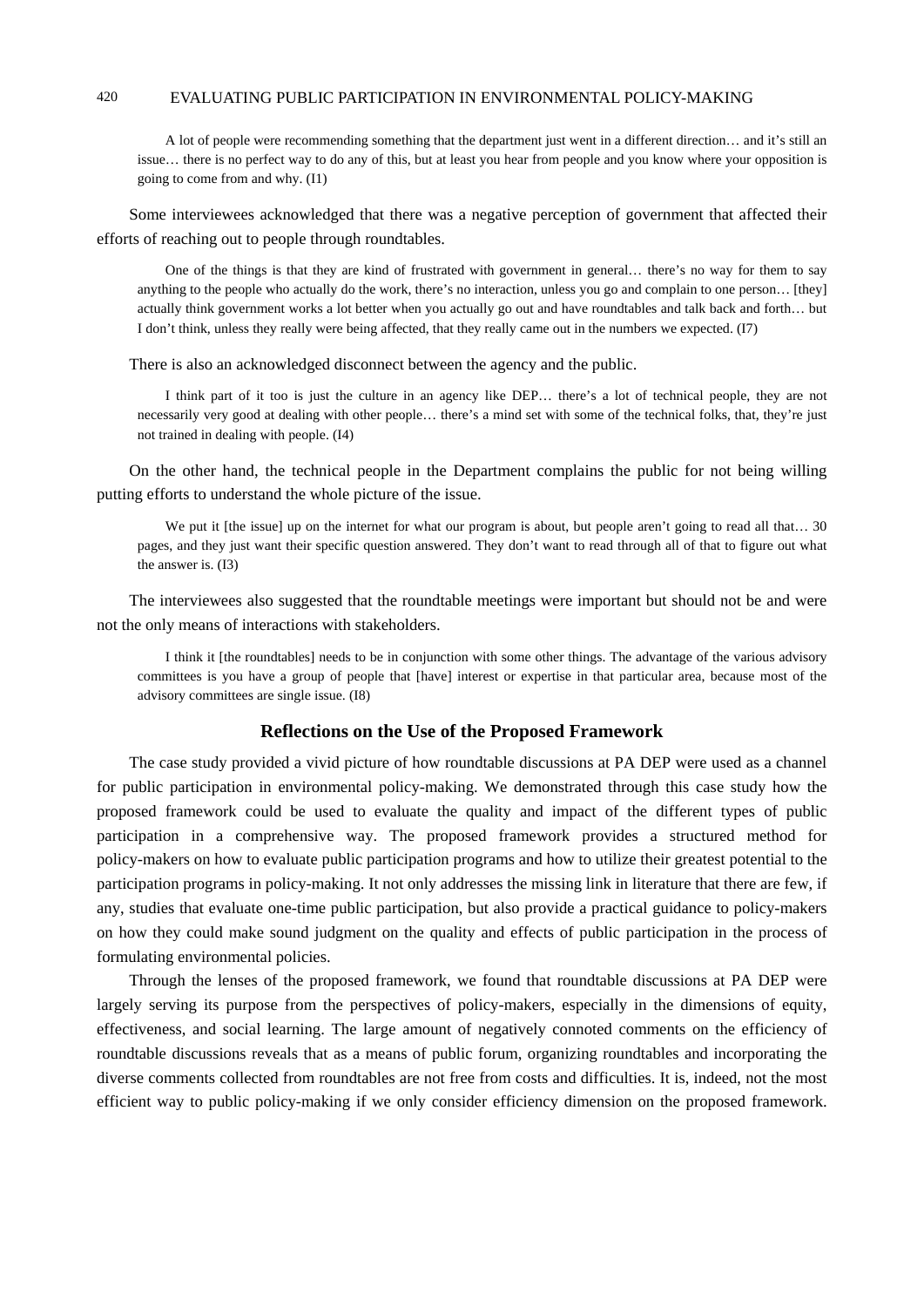However, with the addition of the social learning dimension, the proposed framework provided a more comprehensive and balanced lens to evaluate this public participation technique, and overall, the public participation roundtable meetings held by the BAMR under the PA DEP appeared to have been largely successful in engaging the public and receiving their input. However, if we map the roundtable discussions organized by PA DEP into Arnstein's (1969) model, interestingly, it is fallen in between the Placation and Partnership—it does more than just tokenism, but it is not a type of "citizen power" yet. The challenge for the Bureau is how to move the current format of the public participation fully into a form of "citizen power" described by Arnstein. This is not an easy task, but a necessary step for a true effective public participation.

It should also be noted that this case study on roundtables is not intended to serve as a test of evaluative frameworks nor to prove or to disprove the framework. Rather, it is a demonstration of how the framework can be applied by the policy-makers to evaluate any kind of public participation technique. We hope that the framework could enhance policy-makers' ability to evaluate and compare a wide and varied range of citizen engagement activities. For example, through our analysis, we found a number of factors contributing to the success of the BAMR roundtables. Strong public interest, focusing events such as incidents near homes and the re-authorization of Title IV, and a favorable political environment with the roundtables supported and urged by the Secretary of the Department could all be said positively correlated to such success. However, the degree of the success would not be as significant as it is now evaluated without the addition of the fourth dimension in the revised framework: social learning. The importance of including process and outcome factors occurring outside the implementation of the public policy decision is indeed just as important as the inclusion and integration of citizens into the policy decision. By incorporating the social learning dimension, the intangible benefits of public participation forums could be revealed. As the case study indicated, social learning allowed for convergence and understanding between different individuals and groups which promoted group solidarity. Social learning also brings changes in behavior, perceptions and attitudes. Group solidarity and convergence supports cooperation and helps solve collective problems. As such, the full benefits of public participation on public decision and policy-making could be demonstrated. When public participation increases social learning and as a result facilitates convergence and develops group solidarity, the work of the department in implementing or carrying out a policy is that much easier. When individuals, stakeholders and groups of citizens are all on the same page, it provides an opportunity for the department not only to act on a problem and develop alternatives, but will likely result in less opposition in the implementation phase of the policy process.

#### **Conclusions**

Public participation becomes increasingly an important and indispensable part of public policy-making. However, the research dealing with public participation and evaluating its quality and impact in policy and decision making does not provide an evaluation tool encompassing all factors impacting this trend. This paper extends the Germain, Floyd, and Stehman's (2001) evaluation framework of public participation that compares equity, effectiveness and efficiency to the process and outcome of decision- and policy-making by recommending that social learning is added to the framework to be more comprehensive. The proposed framework, as this paper shows, addresses key considerations presented by researchers in the public participation arena, and provides a useful tool for policy-makers to evaluate public participation in a more structured and comprehensive way.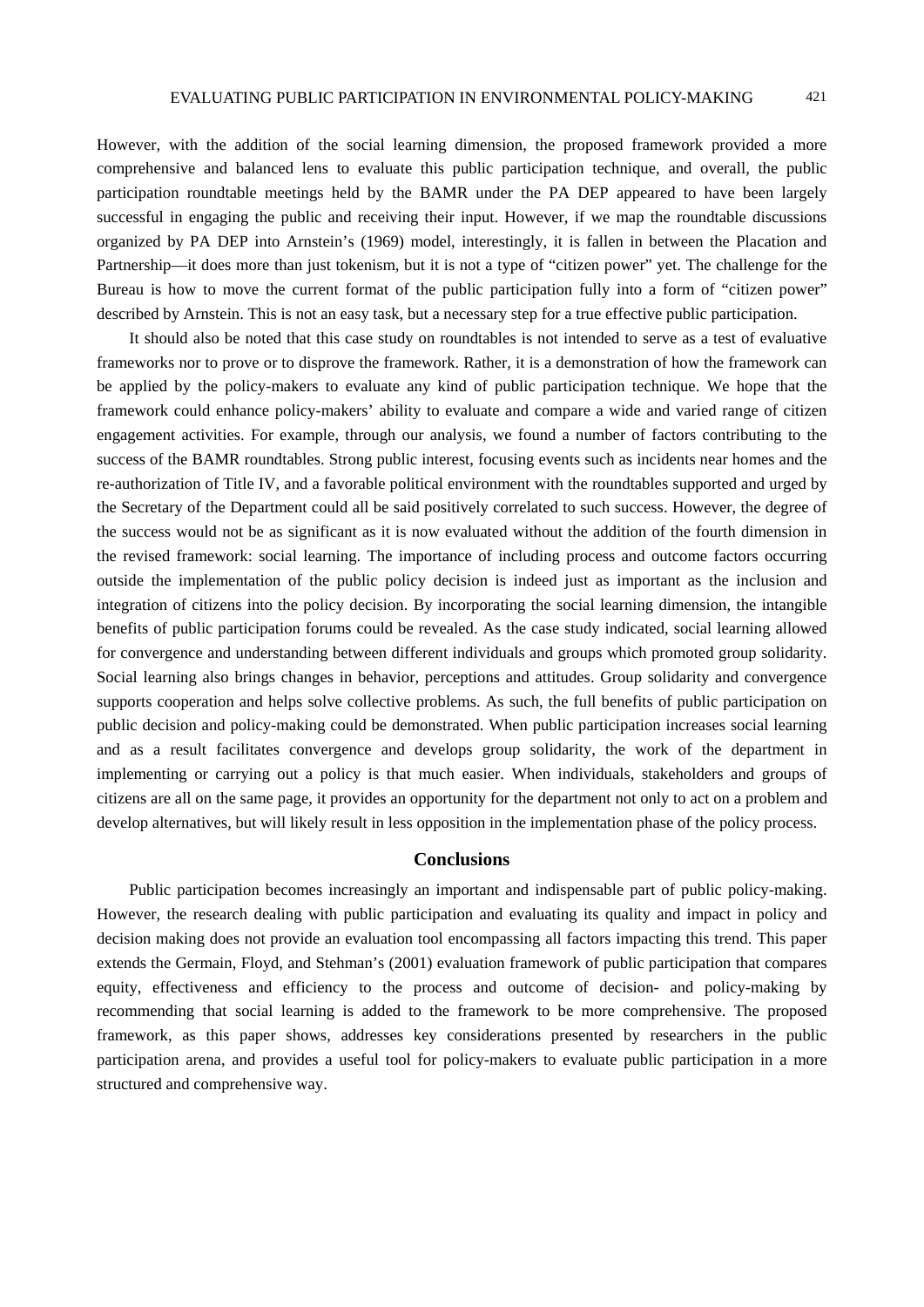#### **References**

- Alberts, D. J. (2007). Stakeholders or subject matter experts, who should be consulted? *Energy Policy, 35*, 2336-2346.
- Ananda, J., & Herath, G. (2003). Incorporating stakeholder values into regional forest planning: A value function approach. *Ecological Economics, 45*, 75-90.
- Arnstein, S. R. (1969). A ladder of citizen participation. *Journal of the American Institute of Planning, 35*, 216-224.
- Aronson, J. (1993). Giving consumers a say in policy development: Influencing policy or just being heard? *Canadian Public Policy, 19*(4), 367-378.
- Barnes, M. (2000). Researching public participation. *Local Government Studies, 25*(4), 60-75.
- Barthol, R. P., & Bridge, R. G. (1968). The ECHO multi-response method for surveying value and influence patterns in groups. *Psychological Reports, 22*, 1345-1354.
- Barthol, R. P., & De Mille, R. (1969). *Project ECHO*. Santa Barbara, C.A.: General Research Corporation.
- Bavelas, A. (1942). A method for investigating individual and group ideology. *Sociometry, 5*, 371-377.
- Beierle, T. C. (1999). Using social goals to evaluate public participation in environmental decisions. *Review of Policy Research, 16*(3-4), 75-103.
- Bickerstaff, K., Tolley, R., & Walker, G. (2002). Transport planning and participation: The rhetoric and realities of public involvement. *Journal of Transport Geography, 10*, 61-73.
- Blackstock, K. L., Kelly, G. J., & Horsey, B. L. (2007). Developing and applying a framework to evaluate participatory research for sustainability. *Ecological Economics, 60*, 726-742.
- Coenen, F. H. J. M. (2009). *Public participation and better environmental decisions: The promise and limits of participatory processes for the quality of environmentally related decision-making*. Enschede, The Netherlands: Springer Press.
- Cooper, T. L., Bryer, T. A., & Meek, J. W. (2006). Citizen-centered collaborative public management. *Public Administration Review, 66*(1), 76-88.
- Day, D. (1997). Citizen participation in the planning process: An essentially contested concept. *Journal of Planning Literature, 11*(3), 421-434.
- Desai, U. (1989). Public participation in environmental policy implementation: Case of Surface Mining Control and Reclamation Act. *American Review of Public Administration, 19*(1), 49-65.
- Dietz, T., & Stern, P. C. (2008). *Public participation in environmental assessment and decision making*. Washington, D.C.: National Academies Press.
- Duimering, P. R., Purdy, L., Safayeni, F., & Scala, J. (1998). Applications of Ashby's Law of requisite variety to the practice of manufacturing. *Proceedings of the World Multiconference on Systemics, Cybernetics and Informatics, 3*, 749-756.
- Germain, R. H., Floyd, D. W., & Stehman, S. V. (2001). Public perceptions of the USDA Forest Service public participation process. *Forest Policy and Economics, 3*, 113-124.
- Green, A. J. (1997). Public participation and environmental policy outcomes. *Canadian Public Policy, 23*(4), 435-458.
- Haight, D., & Ginger, C. (2000). Trust and understanding in participatory policy analysis: The case of the Vermont Forest Resources Advisory Council. *Policy Studies Journal, 28*(4), 739-759.
- Innes, J. E., & Booher, D. E. (2004). Reframing public participation: Strategies for the 21st century. *Planning Theory and Practice, 5*, 419-36.
- Irvin, R. A., & Stansbury, J. (2004). Citizen participation in decision making: Is it worth the effort? *Public Administration Review, 64*(1), 55-65.
- Koontz, T. M. (2005). We finished the plan, so now what? Impacts of collaborative stakeholder participation on land use policy. *Policy Studies Journal, 33*(3), 459-481.
- Maier, K. (2001). Citizen participation in planning: Climbing a ladder? *European Planning Studies, 9*(6), 707-719.
- Moynihan, D. P. (2003). Normative and instrumental perspectives on public participation. *American Review of Public Administration, 33*(2), 164-188.
- PA DEP. (2008a). *Abandoned Mine Reclamation*. Retrieved from http://www.depweb.state.pa.us/portal/server.pt/community/ abandoned\_mine\_reclamation/13961
- PA DEP. (2008b). *Department of Environmental Protection*. Retrieved from http://www.depweb.state.pa.us/portal/server.pt/ community/dep\_home/5968
- PA DEP. (2008c). *Public Participation.* Retrieved from http://www.depweb.state.pa.us/portal/server.pt/community/ public\_participation/13785